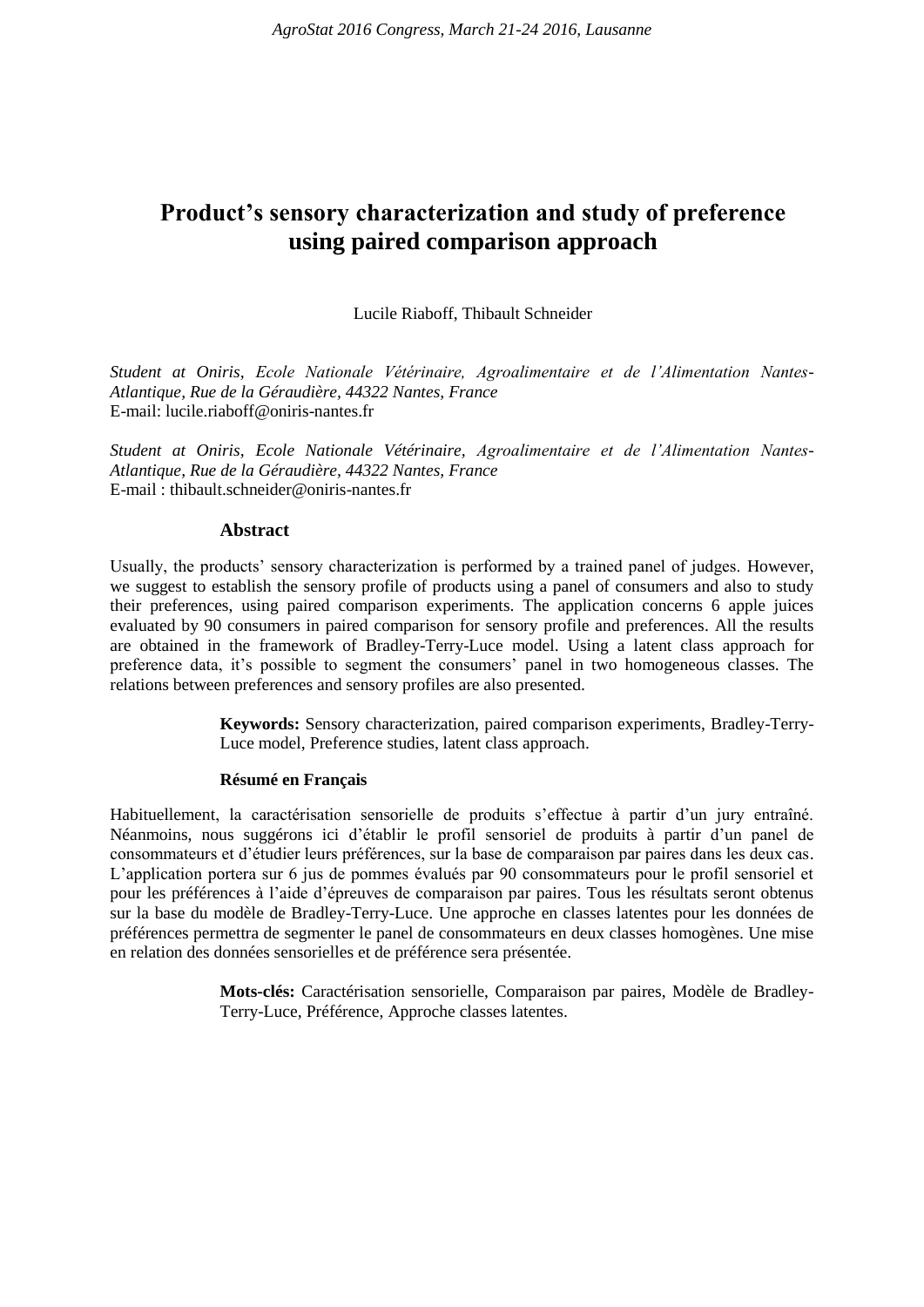## 1. Introduction

Usually, sensory profiling is mainly conducted by a panel of trained judges. They have to note each product following different descriptors which allows obtaining the products' profile. However it seems wise to get product's profile using a panel of consumers directly. Their preferences could be linked with the sensory perception that they have expressed.

To deal with this problem, it is possible to use a paired comparison approach, which has already been used on such panel. In fact, even if this method is mostly applied on hedonic tests, it can resort to discrimination test (ISO Standard 5495, 2005). In that case, the panel is ask to point, for a given criteria, which sample is the most intense.

As a part of this study, a sensory analysis in pair-wise comparison is conducted on 6 apple juices from the market by a panel of ninety consumers. A product profile is obtained. Meanwhile, a hedonic test in paired comparison too is achieved on the same products. Using a latent class approach with Bradley-Terry-Luce model (COURCOUX, SEMENOU, 1997), a consumer's segmentation is proposed.

## 2. Material and method

## **2.1 Sensory characterization**

#### **2.1.1 Setting up of a sensory analysis by paired comparisons.**

#### 2.1.1.1 Selection of products and descriptors

Six apple juices were considered during this study, precisely two nectars, two clarified pure juices and two un-clarified ones. For each type of juices, one organic and one non-organic juice were chosen. This selection was made so as to check if an untrained panel is able to settle profiles for different products. Moreover, to test products which differentiated from each other by either their process (nectars, pure juice clarified or un-clarified) or the origin of their ingredients (organic or not) allowed to better target consumer's preferences.

In order to have a better scan of the product environment while staying within range of an average consumer, the selected descriptors are as follows: dark, cloudy, apple smell, astringent, apple taste, sour and sweet.

#### 2.1.1.2 Design of presentation

The design of presentation is built according a design suggested by Kraitchik (DAVID, 1988). By using a balanced incomplete block, the judges tested only three pairs on the fifteen possible ones, but each judge rated the six products. First one block was created, based on all the combinations possible with three pairs, leading to a table of fifteen judges and three pairs. By shifting each pair's from a column to the next one and swapping product's order in each pair, the initial block ended up in six blocks of fifteen judges each. This operation deleted the order effect of the product presentation and the report effect. For this reason, the plan was built on a ninety judges' basis.

#### 2.1.1.3 Sensory profile experiment

The ninety judges tasted the products in separated boxes, under artificial lightning. Each sample was encoded with a three digit number.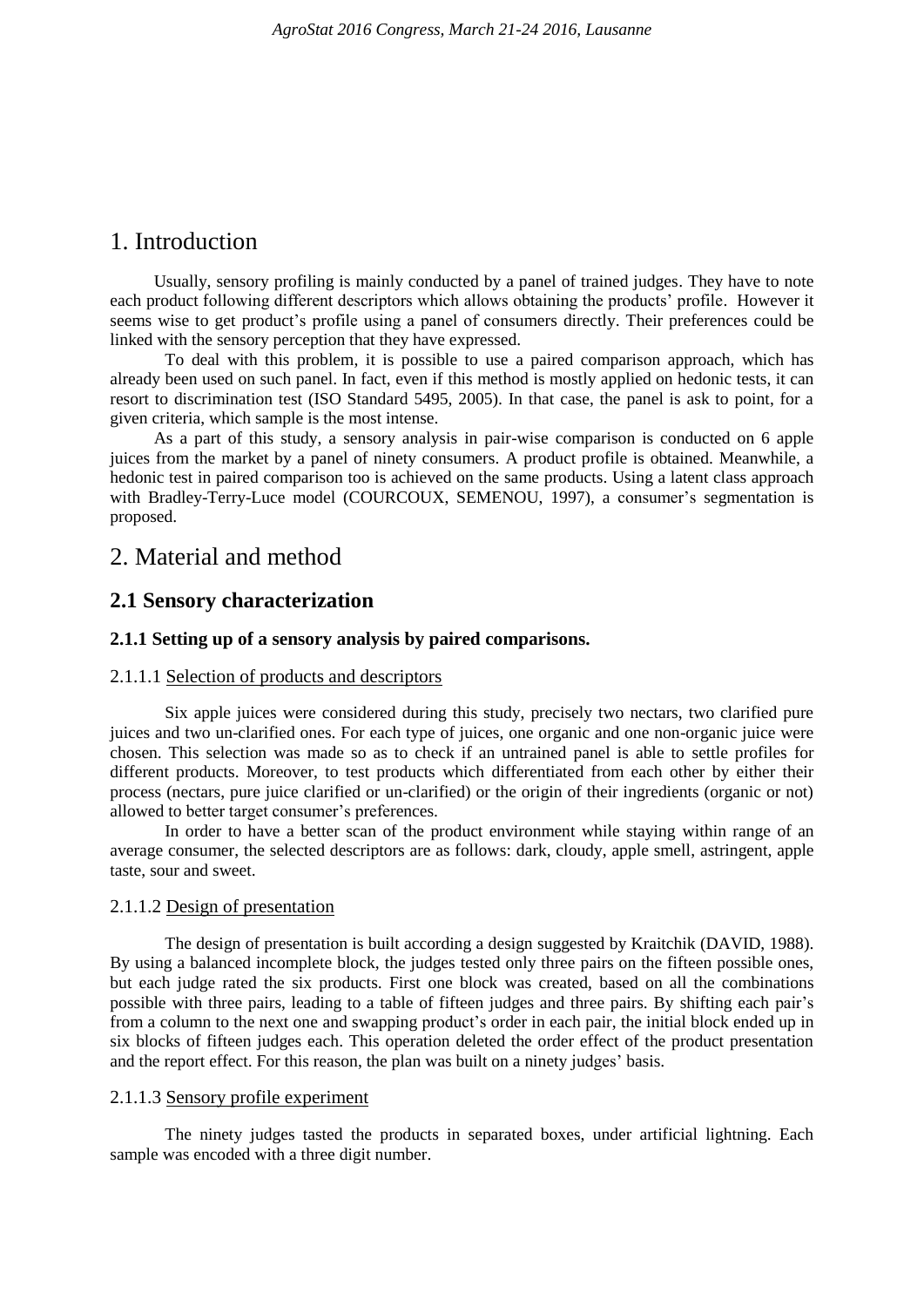Pairs were presented one at a time. For each pair, judges had to note down the sample's number, respecting the presentation order. Then they were asked to write for each criterion which juice was the most intense. The judges had to follow precisely the order in which descriptors were given to avoid a potential order effect.

#### **2.1.2 Sensory data analysis by the Bradley-Terry-Luce Model** (BRADLEY, 1952)

Suppose that  $n$ , the number of products, and  $H$ , the number of individuals who did the test. Each individual *h* must choose for each pair between two stimuli (first or second product). The response for the pair  $(i, j)$  is noted:

$$
y_{ij,h} = \begin{cases} 0 \text{ if } j \text{ was chosen against } i \\ 1 \text{ if } i \text{ was chosen against } j \end{cases}
$$

Since *yij,h* can only have two values: 0 or 1, it is an observation of a Bernoulli variable *Yij,h*.

The probability of stimulus *i* to be chosen to the stimulus *j* by the consumer *h*, is noted  $p_{ii,h}$ . Therefore the Bradley-Terry-Luce model (BRADLEY, 1952) states that:

$$
p_{ij,h} = \frac{\pi_i}{\pi_i + \pi_j}
$$

Where  $\pi_i$  is the Bradley's score for the product i, under the constraints:  $\pi_i \in [0; 1]$  for  $i = 1, ..., n$  and  $\sum \pi_i = 1$ 

$$
i=1
$$

With this notation of  $p_{ijk}$ , the odds ratio could be written in the following way:

$$
\frac{p_{ij,h}}{1-p_{ij,h}}=\frac{\pi_i}{\pi_j}
$$

Moreover, supposing the independence between the variables  $Y_{i,j}$ , the likelihood associated with the whole of observations  $y = (y_1, ..., y_H)$ , where  $y_H = t(y_{ij}, h/1 \le i < j \le n)$  is the observations' vector for the individual h, is:

$$
L(y,\pi) = \prod_{h=1}^H \prod_{i=1}^{n-1} \prod_{j=i+1}^n \left(\frac{\pi_i}{\pi_j}\right)^{y_{ij,h}} \left(\frac{\pi_j}{\pi_i + \pi_j}\right)
$$

The estimation of  $\pi$  is obtained by solving the maximum likelihood equation (DYKSTRA, 1956)

## **2.2 Study of preference**

### **2.2.1 Realization of the hedonic test using paired comparison**

In order to target the consumer's preferences, a hedonic test in paired comparison is achieved. Products are the same as at the previous experiment, and the previous design of presentation was kept. Ninety consumers tested the products again, in the same conditions as at the sensory analysis. The instructions were the same but each consumer had to select the product that he preferred, for each of the three pairs.

#### **2.2.2 Hedonic data analysis by the model of segmentation in latent class** (COURCOUX, SEMENOU, 1997)

The previous approach supposes a homogeneous panel, which is not obvious when the preferences are studied.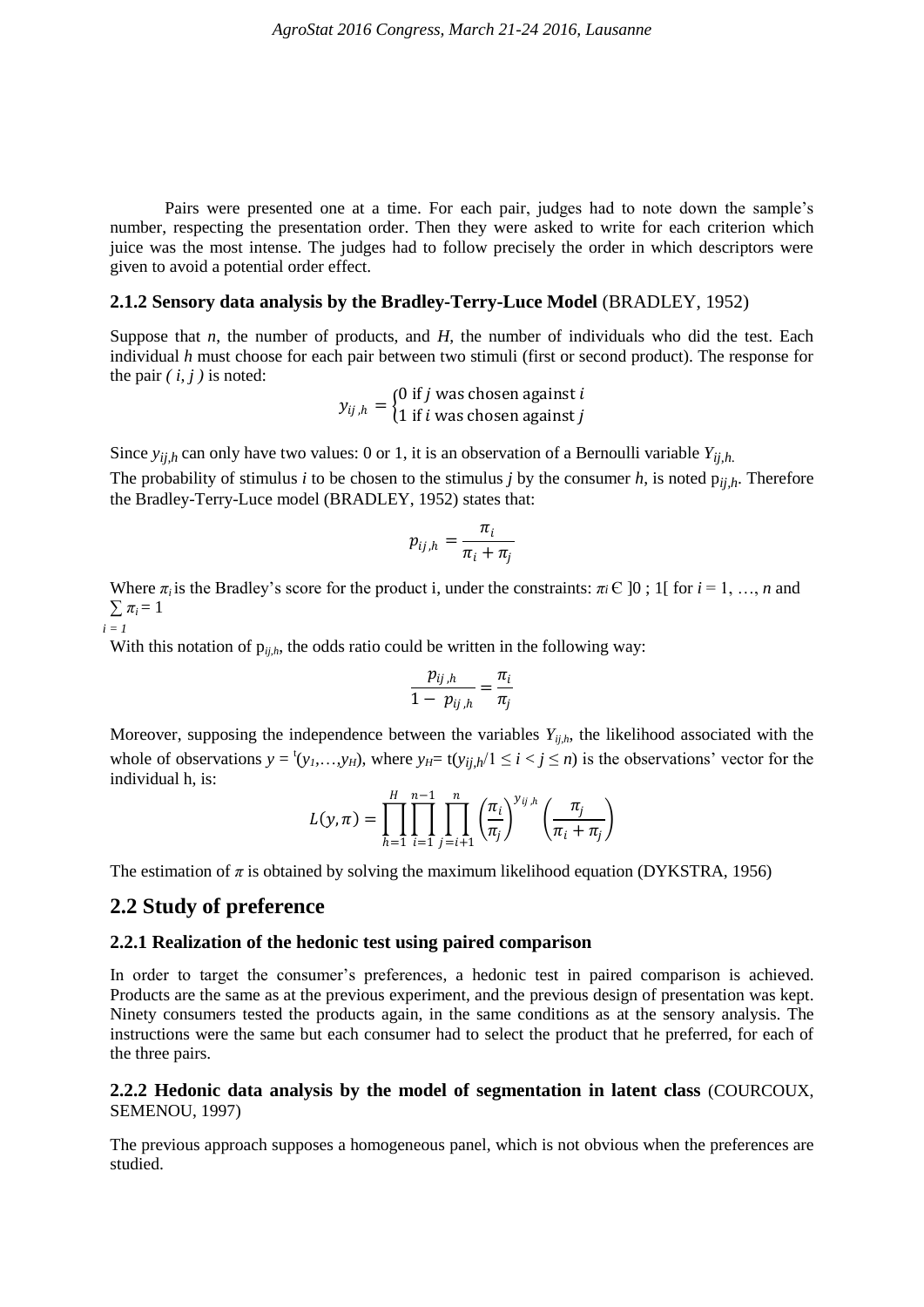Suppose the existence of T segments of consumers. We call  $\alpha(t)$  the probability that an ordinary individual belongs to the group t, with  $\alpha_{(t)} \in ]0; 1[$  and  $\sum_{t=1}^{T} \alpha(t)=1$ .

We note  $p_{ij,t}$  the probability that the stimulus i to be preferred to the stimulus j for the segment t. As previously, for each class t, the probability can be written following the Bradley model:

$$
p_{ij,t} = \frac{\pi_{i,t}}{\pi_{i,t} + \pi_{j,t}}
$$

Under the constraints  $\pi_{i,t} \in ]0; 1[$  and  $\sum_{i=1}^{n} \pi i, t = 1]$ 

Parameters  $\alpha(t)$  and  $\pi(t)$  will be estimated for any t = 1 : T by maximum likelihood, using an algorithm type EM. (DEMPSTER et al., 1977). The selection of the number of classes can be achieved with a likelihood ratio test by Monte Carlo simulations.

## 3. Results

### **3.1 Products' profile obtained by the sensory analysis**

The juices were coded in the following way: BCPJ for the biologic cloudy pure juice, CPJ for the cloudy pure juice, BN for the biologic nectar, N for the nectar, BPJ for the biologic pure juice and PJ for the pure juice.

A non standardized PCA was made on the Bradley's scores related to each product and each descriptor. The representation of the products and descriptors on the first two dimensions is presented below.



Figure 1 : Representation of the products and descriptors obtained by non-normed PCA on the Bradley's scores

From these results, two types of profiles are identified, opposing the nectars to the pure juices. Actually, the nectars are perceived sweeter, less sour, with a smell and a taste of apple less pronounced than the biologic pure juice and the cloudy pure juices. On the contrary, these last juices are felt less sweet and more acidic, with a smell and a taste of apple more intense. Only the pure juice has an intermediate profile.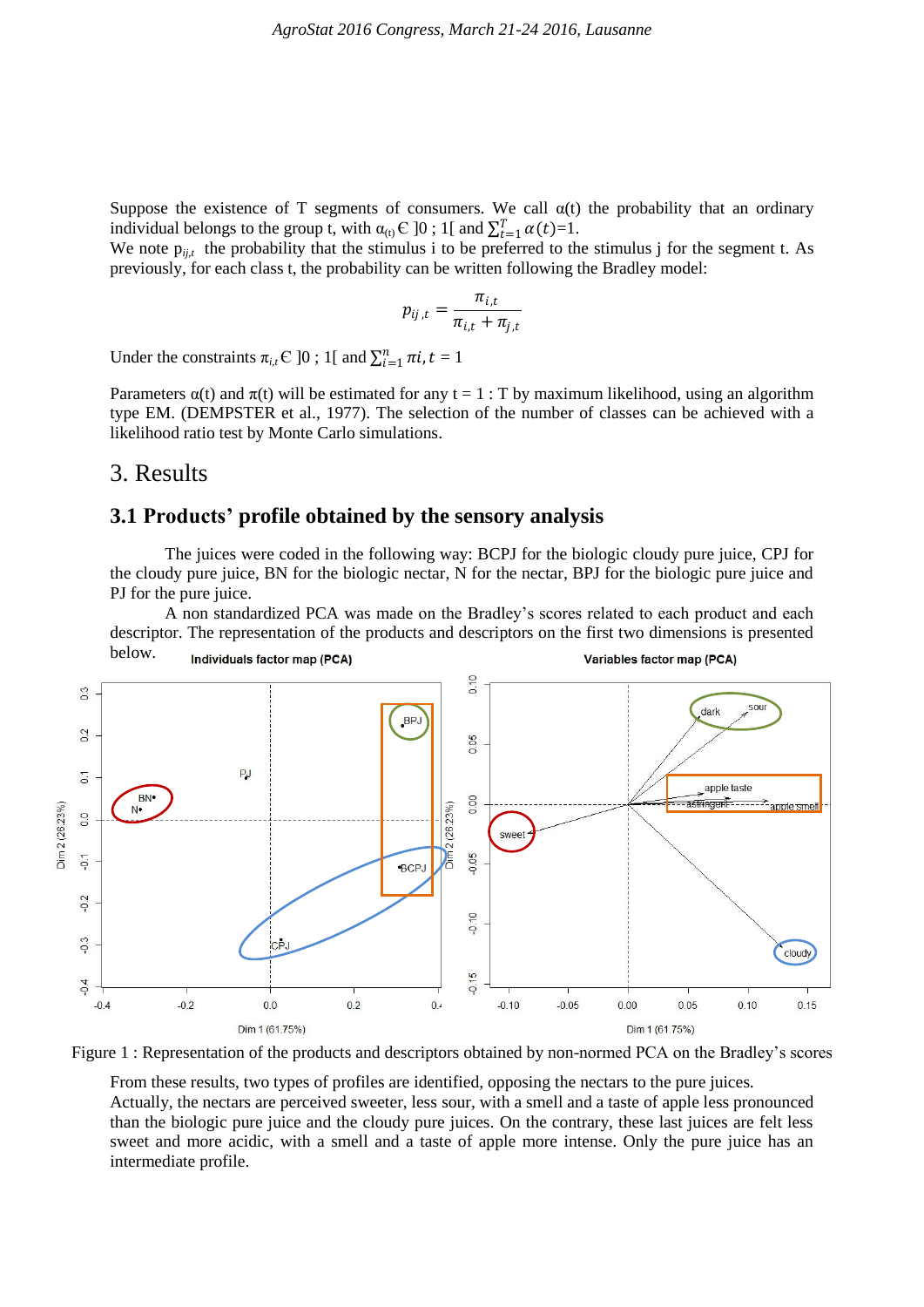## **3.2 Segmentation of consumer in homogeneous classes**

From the segmentation model, the panel could be split according to their preferences in two homogeneous classes. Configurations of the products and weights of the two classes are given in Table 1

|             | Class 1  | Class <sub>2</sub> |
|-------------|----------|--------------------|
| Weight      | 49%      | 51%                |
| <b>BCPJ</b> | 0.032966 | 0.180410           |
| <b>CPJ</b>  | 0.110084 | 0.215203           |
| <b>BN</b>   | 0.111734 | 0.069915           |
| N           | 0.547013 | 0.000007           |
| <b>BPJ</b>  | 0.072532 | 0.212221           |
| P.I         | 0.125671 | 0.322476           |

Table 1 : Product's Bradley's score in each Class and class's weight

A different appreciation of the nectar is the main difference between the two classes. Indeed, the first class seems to like this product a lot, whereas the second class tends to reject this one.

## **3.3 Study of the link between the preference and the sensory characterization**

Bradley's scores of each class were projected in the sensory space previously obtained.



#### Variables factor map (PCA)

Figure 2 : Representation of descriptors with the preferences by class as supplementary variables

Consumers from the first class prefer the juices which are sweeter, less sour, with a weak taste of apple, whereas the consumers from the second class prefer the products which are less sweet, more acidic and cloudier, with a more intense apple taste.